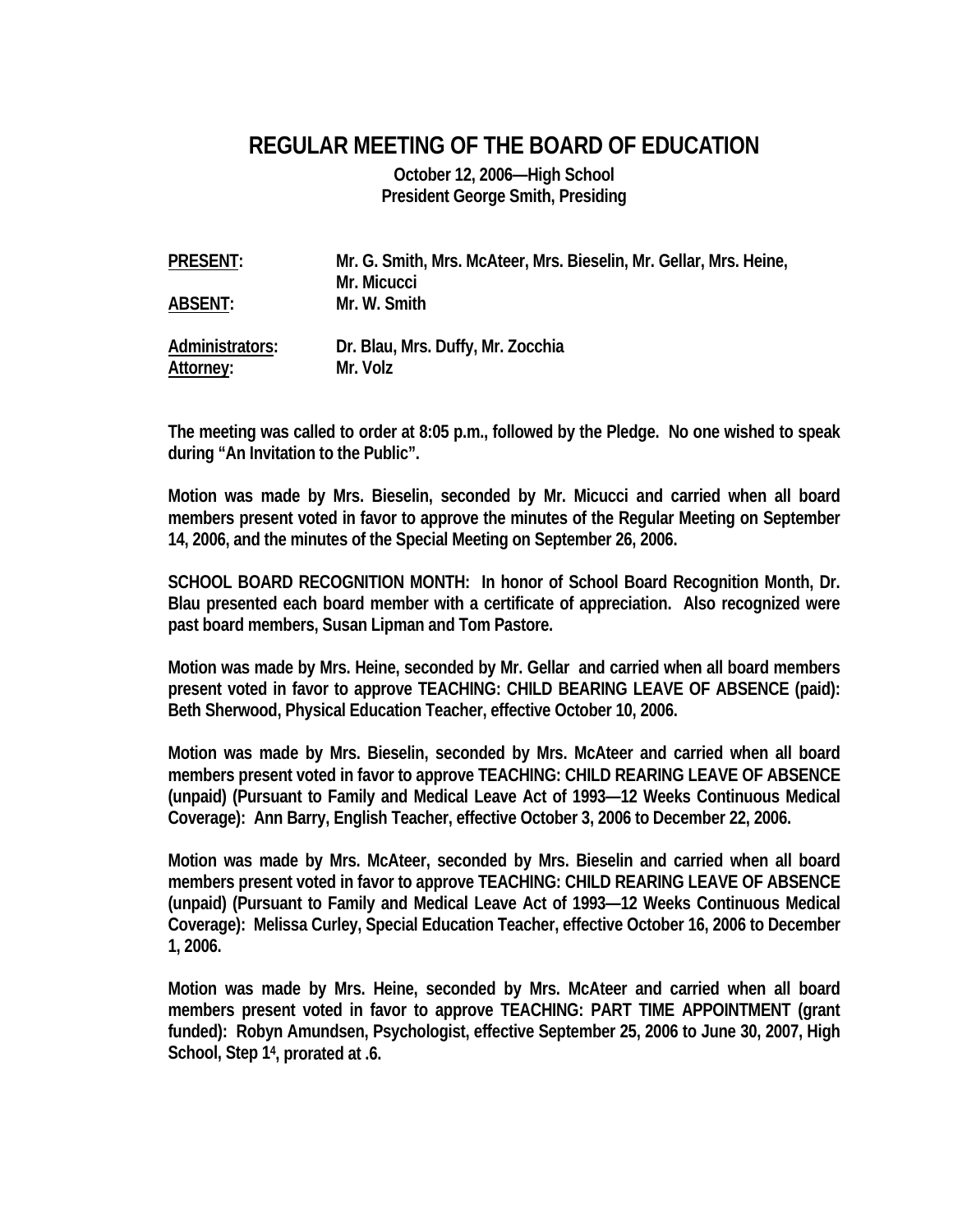**Page 2 Regular Meeting October 12, 2006** 

**Motion was made by Mrs. McAteer, seconded by Mr. Gellar and carried when all board members present voted in favor to approve TEACHING: PART TIME APPOINTMENT (grant funded): Lisa Maffettone, Special Education Teacher, effective September 18, 2006 to June 30, 2007, P.J. Bellew School, Step 11, prorated at .4.** 

**Motion was made by Mrs. Heine, seconded by Mrs. McAteer and carried when all board members present voted in favor to approve TEACHING: TENURE APPOINTMENT: Linda Gifford, English Teacher, effective October 30, 2006.** 

**Motion was made by Mrs. Heine, seconded by Mr. Micucci and carried when all board members present voted in favor to approve TEACHING: TENURE APPOINTMENT: Amy Schroeder, Speech Teacher, effective November 6, 2006.** 

**Motion was made by Mr. Gellar, seconded by Mrs. Bieselin and carried when all board members present voted in favor to approve TEACHING: TENURE APPOINTMENT: Kelly Cassese, Special Education Teacher, effective November 7, 2006.** 

**Motion was made by Mrs. Bieselin, seconded by Mrs. McAteer and carried when all board members present voted in favor to approve TEACHING: TENURE APPOINTMENT: Karen Nordland, Elementary Teacher, effective November 14, 2006.** 

**Motion was made by Mr. Gellar, seconded by Mrs. McAteer and carried when all board members present voted in favor to approve TEACHING ASSISTANT: PROBATIONARY APPOINTMENT: Jessica Heal, Teaching Assistant, effective September 27, 2006 to September 26, 2009, Bayview, Step 1.** 

**Motion was made by Mrs. McAteer, seconded by Mrs. Heine and carried when all board members present voted in favor to approve TEACHING ASSISTANT: PROBATIONARY APPOINTMENT: Donna Saliba, Teaching Assistant, effective October 3, 2006 to October 2, 2009, Captree, Step 1.** 

**Motion was made by Mr. Gellar, seconded by Mrs. McAteer and carried when all board members present voted in favor to approve CLASSIFIED CIVIL SERVICE: PROBATIONARY APPOINTMENT: Donna DellaMorte, Cafeteria Aide, effective September 25, 2006, Step 1, Udall (replacing C. Hurd, resigned).** 

**Motion was made by Mrs. Bieselin, seconded by Mrs. McAteer and carried when all board members present voted in favor to approve CLASSIFIED CIVIL SERVICE: RESIGNATION: Albert Spero, Custodial Worker I, effective October 6, 2006.** 

**Motion was made by Mrs. Heine, seconded by Mrs. McAteer and carried when all board members present voted in favor to approve CLASSIFIED CIVIL SERVICE: SUBSTITUTE SECURITY GUARD (PEACE OFFICER) (\$17.15/HR): William Young, effective September 12, 2006.**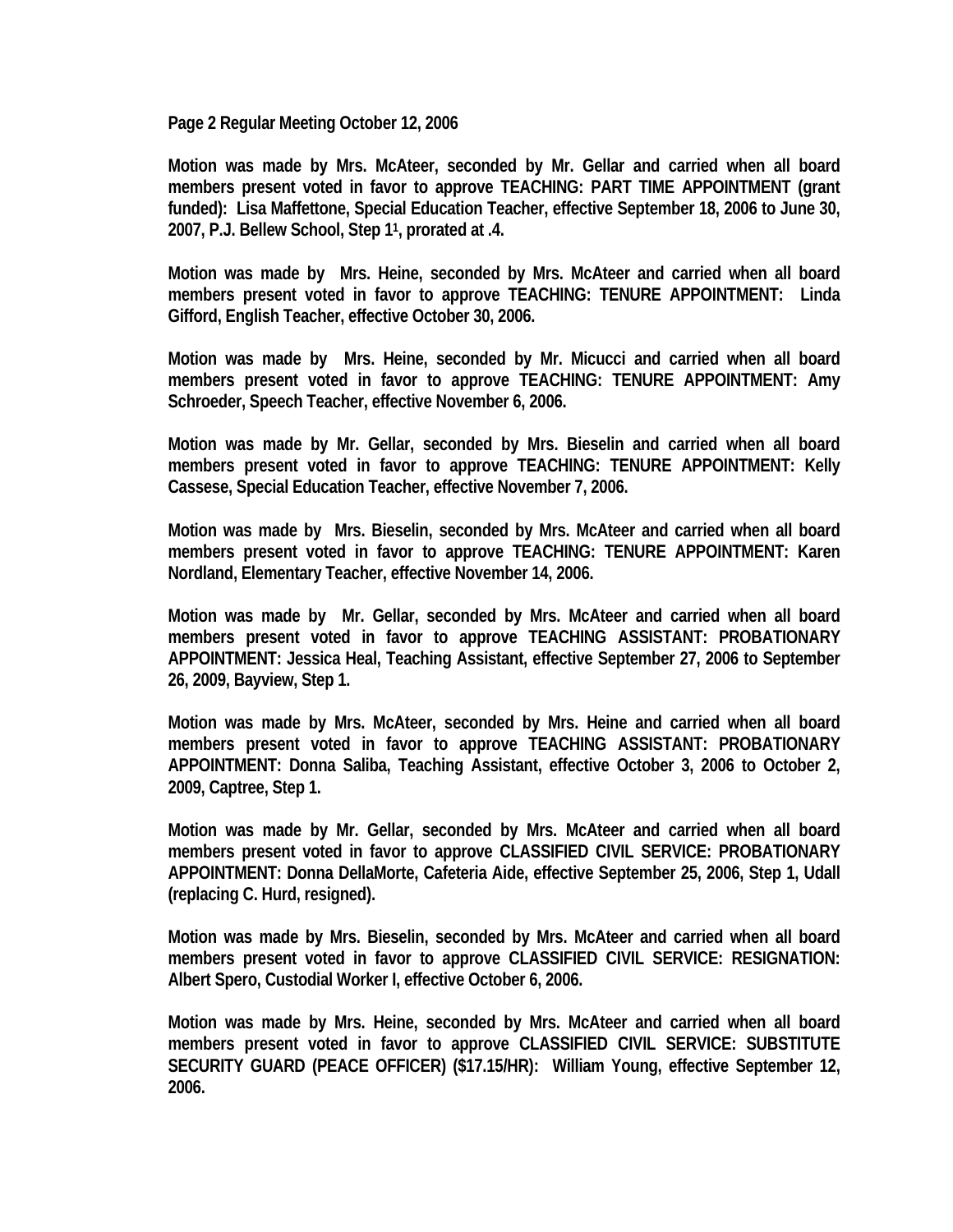**Page 3 Regular Meeting October 12, 2006** 

**Motion was made by Mr. Gellar, seconded by Mrs. McAteer and carried when all board members present voted in favor to approve CLASSIFIED CIVIL SERVICE: SUBSTITUTE CUSTODIAN (\$8.30/HR): Saul Garcia, effective September 18, 2006; Steven Schmertzler, effective September 18, 2006.** 

**Motion was made by Mrs. Bieselin, seconded by Mr. Gellar and carried when all board members present voted in favor to approve OTHER: PREFERRED SUBSTITUTE -- RESIGNATION: Jesse Buckles, In School Suspension Teacher, effective September 13, 2006.** 

**Motion was made by Mrs. Heine, seconded by Mrs. McAteer and carried when all board members present voted in favor to approve OTHER: SUBSTITUTE TEACHERS (\$105 per diem): (conditional pending fingerprint clearance): Jason Akbar, effective October 3, 2006; Kathryn Connolly, effective September 22, 2006; Sam Fassnacht, effective September 21, 2006; Kerri Finn, effective September 11, 2006; Jeremy Garritano, effective October 5, 2006; Mary Grace Gleason, effective October 5, 2006; Lisa Impoco, effective October 5, 2006; Komal Islam, effective September 7, 2006,** *student teacher***; Heather Kienle, effective September 15, 2006; Kelly Ann Monteith, effective September 13, 2006; Nancy Orkin, effective September 21, 2006; Kenneth Pratt, effective September 13, 2006; Frank Rapczyk, effective September 14, 2006; Robert Rubano, effective September 13, 2006; Eugene Schafer, effective September 14, 2006; DaniAnn Stapleton, effective September 5, 2006,** *student teacher***; Richard Stark, effective September 11, 2006; Michael Vecchione, effective September 13, 2006; Kimberly Webster, effective September 7, 2006,** *student teacher***.** 

**Motion was made by Mrs. Bieselin, seconded by Mrs. McAteer and carried when all board members present voted in favor to approve OTHER: MENTOR PROGRAM 2006-07: Mentors (\$1,000 stipend): Judy Warren, Elementary (Kristen Florea, Bayview); Greg Schmalenberger, Elementary (Fran Coiro, Bellew); Maureen Lenowicz, Elementary (Justin Kiamos, Bellew); Denise Kane, Physical Education (Jeremy Robertson, Beach); Bill Eidenback, Music Education (Melissa Prieto, Beach); Margaret Okurowski, Social Studies (Michael LaCova, Beach); Lisa Braat, Mathematics (Jeanine Conaghan, Beach); Joan Derosa, Elementary (Melanie Lahtonen, Captree); Kathy Galati, Elementary (Teresa Romanelli, Captree); Pam Hergerton, Special Education (Amy Busch, Captree); Susan Burkart, Elementary (Melissa Dolan, Captree); Karen Busch, Elementary (Karen Tomlinson, Manetuck); Lori Alimonti, Guidance (Jason Lopiccolo, Udall); Jacqueline Wilson, Science (Shanan Mauro, Udall); Kathleen Ryan, Special Education (Marc Wasserman, Udall); Marie Cifelli, Elementary (Shane O'Neill, Westbrook); Kevin Doolittle, Music Education (Susie Babcock, Westbrook); Jennifer Burlandi, English (Elizabeth Martins, High School); Stephanie Fodera, Foreign Language (Kristina Rocco, High School); Erica Gross, Foreign Language (Nancy Hedemark, High School); Judith Hayes, Music Education (Lynette O'Hanlon, High School); David Gershfield, English (Jaclyn Cucci, High School); Noreen Matthews, Social Studies (Patrick Tunstead, High School); Helene Schwartz, Mathematics (Thomas Moran, High School); Nancy Sybil, Mathematics (Alicia McGinty, High School); AnneMarie DiVenti, Special Education (Kristine Villing, High School); Beth Alicea, Social Studies (Phil Kane, High School); Melissa Morana, Science (Kathleen Scrivani, High School); Melissa Cuesta, Special Education (Rita Lombardo, Beach Street) (\$400 – prorated September 5, 2006 to December 31, 2006).**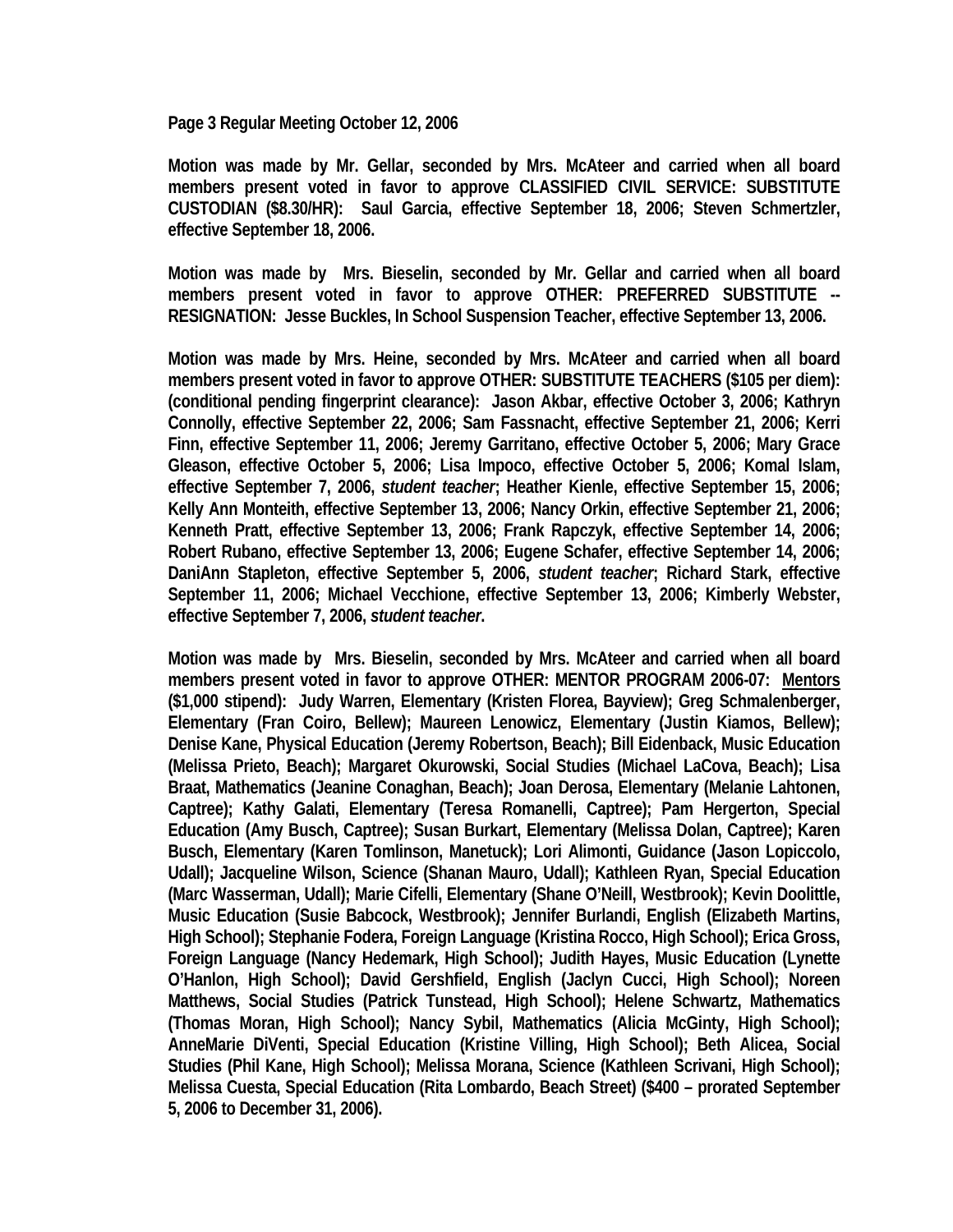**Page 4 Regular Meeting October 12, 2006** 

**Motion was made by Mrs. Bieselin, seconded by Mrs. McAteer and carried when all board members present voted in favor to approve OTHER: ALTERNATIVE SCHOOL FACULTY: Michelle Falco, School Counselor (September 28, 2006 to June 30, 2007).** 

**Motion was made by Mrs. McAteer, seconded by Mrs. Heine and carried when all board members present voted in favor to approve OTHER: ALTERNATIVE SCHOOL FACULTY: Brian Haldenwang, Science (September 28, 2006 to June 30,2007).** 

**Motion was made by Mrs. McAteer, seconded by Mr. Gellar and carried when all board members present voted in favor to approve OTHER: ADVISORS/CLUBS 2006 – 07 SCHOOL YEAR: High School: Kevin Murphy, Academic Decathlon (Brainstormers); Michelle Falco, Academic Decathlon (Jr. Brainstormers); David Kaufman, All District Jazz; David Kaufman, Asst. Director Marching/Pep Band; David Kaufman, Director Spring Play; David Kaufman, Jazz Lab; David Kaufman, Music Club; David Kaufman, Tri-M Music Honor Society; Linda Marino, Art Club; John Sparacio, Audio-Visual Club Director; Sue Huscilowitc and Joan Rizzo, Business & Marketing Honor Society; Salvatore Fiore, Cantata Club; Salvatore Fiore, Director – Musical Play; Salvatore Fiore, Music Director – Musical Production; Lynn McVeety, Coordinator – One Act Plays; Maria Meyer, Costume Director (all productions); Nicole Delaney, Director – Children's Theater; James Krais, Pit Director (Musical); James Krais, Drama Coordinator; James Krais, Director – Marching/Pep Band; James Krais, Director – Flag Team; James Krais, Director – Jazz Ensemble; Jen Gaylor, Director – Senior Play; Patricia Morgigno, Distributive Education Club of America; Patricia Morgigno, School Store; Thomas Vitti, Earth Club; Nicole Herzog, English Honor Society; Victoria Newell, Extra-Curricular Treasurer; Peter McAllister, Federal Reserve Challenge; Athena Born, Foreign Language Honor Society; Beth Alicea and Nicholas LaGiglia, Freshman Class Advisor; Frank Franzone and Joan Rizzo, Future Business Leaders Club; Robert Matuozzi and Tom Vitti, Gay-Straight Alliance; Nicole Cifelli and Kim Peters, Junior Class Advisor; JoAnn Posnanski, Library Club; David Gershfeld, Literary Magazine; James Como, Mathletes; Kristin Doerr, Mathletes; Melissa Kennedy, Mathletes; Rosalba Torre, Media Coordinator; Noreen Matthews, National Honor Society; Elizabeth Walsh-Bulger, Maria Meyer, Kimberly Peters, Newspaper; Judith Hayes, Orchestra Club; Linda Condreras, Photographer: Newspaper/Yearbook; JoAnn Graceffo, S.A.D.D.; Melissa Curley, and Anne-Marie DiVenti, Senior Class Advisor; James Krais and Timothy VanWyen, Sets Director (all productions); Erica Gross, Sophomore Class Advisor; Merritt Monck-Rowley, Sophomore Class Advisor; Steven Lenowicz, Student Senate; Norman Wingert, Student Senate; Nicole Delaney and Nicole Herzog, Yearbook.** 

 **Beach Street Middle School: Jesse Fawess, Drama Director; Amy Stein, Costume Director; Claudia Ramey and Mitchel Luquer, Honor Society; Jesse Fawess, Literary Magazine; Lisa Braat, Mathletes, Grade 7; Jeannine Conaghan, Mathletes, Grade 8; Amy Stein, Music Director; Denise Cain, School Store; Jesse Fawess, Sets Director; Geraldine Frain, Student Council; Kimberly Price, Student Council; Siobhan Kelly, Yearbook; Mitchel Luquer, Yearbook Photographer; Deborah Harris, Home and Careers Club; Geralyn Wilkens, Leo Club, Grade 7; Geralyn Wilkens, Leo Club, Grade 8; Thomas Larsen, LEGO Robotics – non-competing team; James Stidd, 7/8 Grade LEGO Robotics – competing team; Marian Metznik, Math Club, Grade 6; Mitchel Luquer, Peer Tutoring; Claudia Ramey, Peer Tutoring; Mitchel Luquer, Peer Mediation; Maria Jeszeck, World Language Club; Patricia Fauvell, Homework Club, Grade 6.**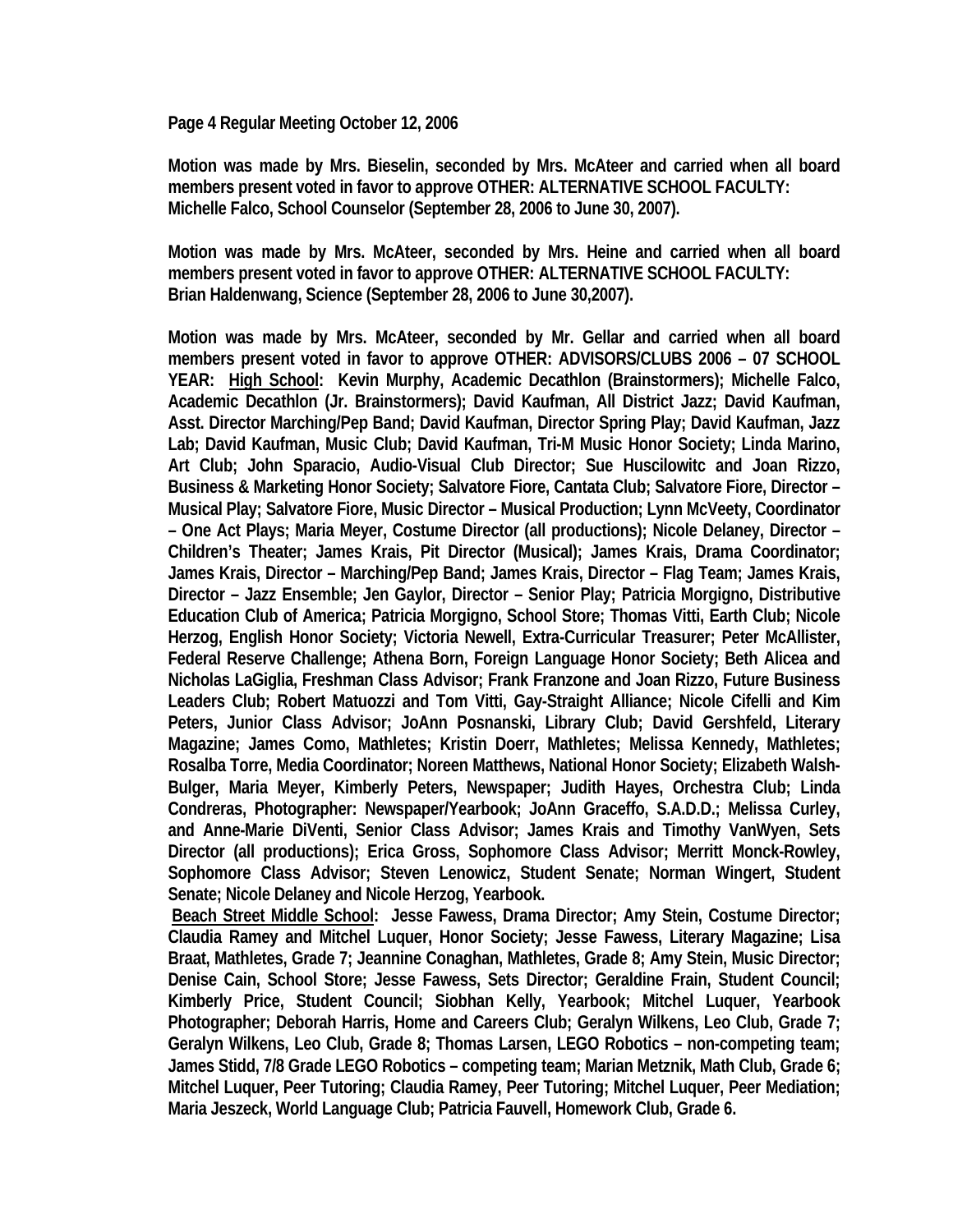**Page 5 Regular Meeting October 12, 2006** 

**Advisors/Clubs 2006-07 School Year – continued:** 

**Udall Road Middle School: Margaret Garbarino, Costume Director (Musical Production); Kimberly Crouch, Drama Director (Musical Production); Elaine Herman, Drama Director (Musical Production); MaryAnn Constantine, Homework Help Club Grade 6; Jacqueline Wilson, Homework Help Club, Grade 7; Pamela Kee, Homework Help Club Grade 8; Nicole Cagno-Angerame, Horticulture Club; Dina Barone, Leadership Club Grade 6; Elyse Patti, Leadership club Grade 7/8; Michael Gural, LEGO League; Michael Taranto, LEGO League; Jayne Traver, Literary Magazine; Beth Crimi, Mathletes Grade 7; Christina Hagius, Mathletes Grade 8; William Eidenback, Music Director (Musical Production); Edward McNamara, National Jr. Honor Society; Arlene Brady, Sets Director (Musical Production); Dina Barone, Student Council; Elyse Patti, Student Council; Marc Wasserman, Unplugged; Jaymee Gagliardi and Jeanette Merola-Tamargo, Yearbook; Arlene Brady, Yearbook Photographer.** 

**Bayview Elementary School: Louise Stephenson, Art Club; William Raffloer, Chess and Checkers Club; Ann McGrath, Computer Club; Maureen Murphy, Cub's Pride (School Store).** 

**P.J. Bellew Elementary School: Christine Maniscalco and Elisabeth Zamarelli, Battle of the Books; Greg Schmalenberger, Bellew Cares and Shares; Amanda Harvey, Homework Club Grades K, 1 & 2; Justin Kiamos, Homework Club Grades 3, 4 & 5; Mary Stewart, Scrabble Club, Kristen Fawess, Study Skills Club.** 

**Captree Elementary School: Timothy VanWyen, Art Club; Susan Burkart and Patricia Chieffo, Board Game Club; Mary Robertson, Frank Sblendorio and Justin DeMaio, Gardening Club; Justin Demaio, Safety Patrol.** 

**Manetuck Elementary School: Thomas McGunnigle, Art Club Grades 4 & 5; Susan Marullo and Kerri Ierardi, Community Service Club; Josephine Armetta, Computer Club Grade 3; Daria Solano and Karen Busch, Garden Club; Karen Busch, Stamp Club.** 

**Oquenock Elementary School: David Haas, CORPS Club Grades 1-5; Elizabeth Eidenback, Drama Club; Kevin Osburn, Drama Club; Patricia Heaton, Poetry Club.** 

**Westbrook Elementary School: Marissa Anselmo, AAA Safety Patrol; Jill Culver, Art Club; Mary Jane McGrath, Computer Club; Deborah Colvell and Kevin Lewis, Fitness Club; Staci Ansbach, School Store; Lisa Brush, Scrabble Club.** 

**Motion was made by Mrs. Bieselin, seconded by Mrs. McAteer and carried when all board members present voted in favor to approve OTHER: 2006-07 HIGH SCHOOL WINTER COACHES: Girls Basketball: Christopher Scharf, Varsity Coach; Aron Chizik, Assistant Varsity Coach; Jeremy Robertson, JV Coach; Frederick Butler, JV9 Coach.** 

**Boys Basketball: Stephen Lenowicz, Varsity Coach; Thomas Cross, Assistant Varsity Coach; Patrick Tunstead, JV Coach; Shawn Rush, JV9 Coach.** 

**Wrestling: John Sparacio, Varsity Coach; Nicholas LaGiglia, JV Coach; Thomas Longobardi, JV 2 Coach.** 

**Boys Swimming: Robert Kollar, Varsity Coach; KristiLee Schubert, Assistant Varsity Coach. Girls Bowling: James Klimkoski, Varsity Coach.** 

**Boys Winter Track: Salvatore Alaimo, Varsity Coach; Anthony Yuli, Assistant Varsity Coach. Girls Winter Track: Christopher Kaigh, Varsity Coach; Margaret Okurowski, Assistant Varsity Coach.**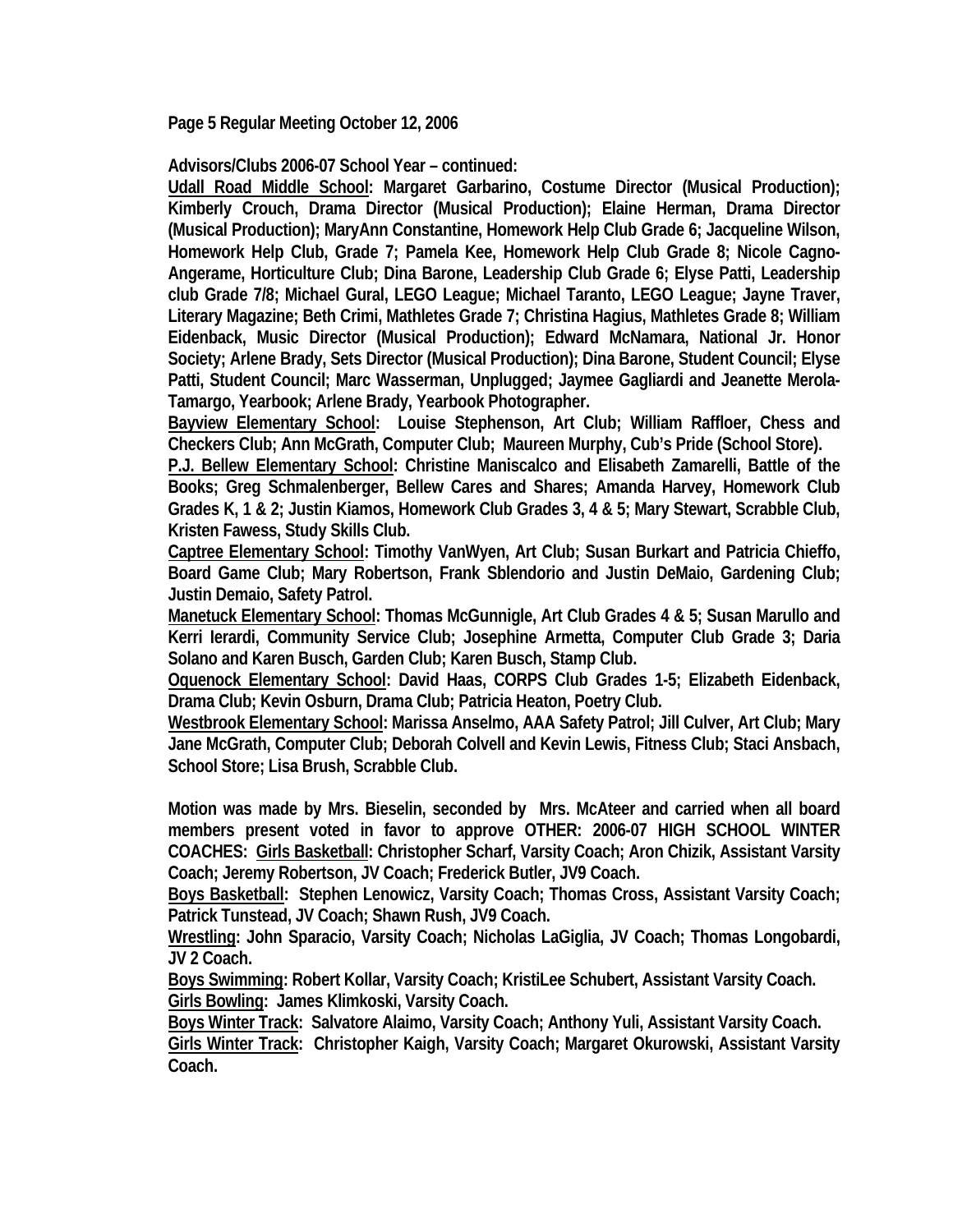**Page 6 Regular Meeting October 12, 2006** 

**Motion was made by Mrs. Heine, seconded by Mrs. McAteer and carried when all board members present voted in favor to approve OTHER: 2006-07 MIDDLE SCHOOL EARLY WINTER COACHES: Volleyball: Kathleen Marien, 7-8 Udall Coach; Vincent Cicero, 7-8 Beach Coach. Boys Basketball: Brian Dieumegard, 7-8 Udall Coach; James Grover, 7-8 Beach Coach.** 

**CURRICULUM UPDATE: Dr. Blau reported on Advanced Placement results.** 

**The Finance Committee met on 10/10, as reported on by Mr. Micucci. The committee accepted the warrants as presented by the district's Internal Auditor for submission to the Board. The Policy Committee met on 10/12, as reported on by Mr. Gellar. Mrs. McAteer reported on School Board/Student Liaison Committee meeting of 10/11. Mr. Gellar reported on Buildings and Grounds Committee meeting of 10/10. The Pubic Relations Committee and the Health and Wellness Committee did not meet. Mrs. Bieselin reported on Committee on Special Education/Preschool Special Education recommendations re: classification/placement/I.E.P. modifications of students as delineated: CSE # 4042, 3347, 6020, 5853, 5435, 4578, 3822, 3177, 3126, 5855, 4085, 6300; CPSE # 6254, 6289, 6293, 6291, 6288, 6292, 6255, 6290.** 

**The Treasurer's Reports for July and August were presented. July beginning balance \$13,807,747.30, ending balance \$9,446,970.78; August beginning balance \$9,446,970.78, ending balance \$8,056,886.70.** 

**Motion was made by Mrs. McAteer, seconded by Mr. Micucci and carried when all board members present voted in favor to approve budget transfers, as recommended by the Finance Committee.** 

**Motion was made by Mr. Micucci, seconded by Mrs. McAteer and carried when all board members present voted in favor to approve the following bids: Boiler Breaching Repair Work—awarded to Boilermatic Corp; Organic Turf Maintenance—awarded to Maxwell Turf & Supply; Roll Paper Towel—awarded to Emerald Island Supply Company; Toilet Tissue awarded to United Supply Systems.** 

**Motion was made by Mr. Micucci, seconded by Mrs. McAteer and carried when all board members present voted in favor to approve the following donations, with thanks: Bayview PTA – Native American Assembly \$1,075., Bellew PTA – Cultural Arts Program \$1,200., PTA Council – Rachel's Legacy \$2,000., Target – Westbrook School \$521.97, and WI Cheerleading Association – Mats \$1,312.00.** 

**Motion was made by Mrs. Heine, seconded by Mr. Gellar and carried when all board members present voted in favor to declare, as surplus, the following equipment, and dispose of as Business Office sees fit: Two (2) Sharp cash registers, twelve (12) cafeteria tables at Westbrook, and two (2) chest freezers at Westbrook.**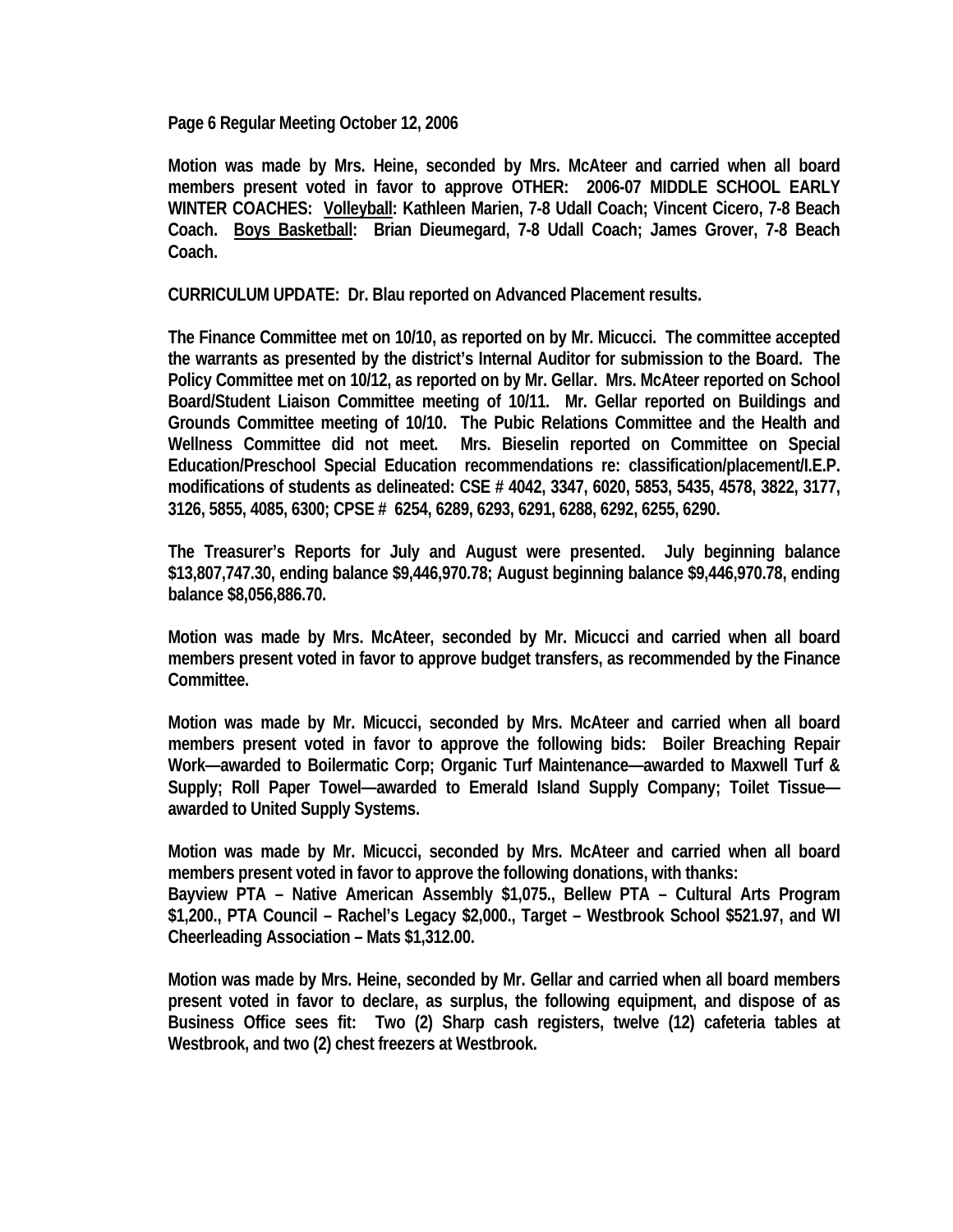**Page 7 Regular Meeting October 12, 2006** 

**Motion was made by Mr. Micucci, seconded by Mrs. McAteer and carried when all board members present voted in favor to approve resolution for computer leasing agreement with Vicom Computer Services.** 

**The Board was provided with a copy of NYSSBA proposed bylaws and amendments that will be voted on at annual convention.** 

**Mr. Volz reported on utilization of buses with regard to availability of seats in the afternoon on late buses. If students do not meet mileage requirements, they cannot use a bus just because there are available seats. Mileage limits/eligibility is established by the voters. Any changes would require voter approval, and would have to apply to all students.** 

**Motion was made by Mr. Micucci, seconded by Mrs. McAteer and carried when all board members present voted in favor to approve Goals and objects for the 2006-07 school year.** 

**Mrs. Heine reported on meetings/workshops she has attended with regard to school finances.** 

**"An Invitation to the Public" was held, with two residents speaking. Subjects of concern have been recorded in log.** 

**Motion was made by Mr. Gellar, seconded by Mrs. Bieselin and carried when all board members present voted in favor to adjourn to Executive Session at 9:15 PM for the purpose of discussing personnel, negotiations and/or litigation.** 

**Meeting reconvened at 10:35 PM on motion made by Mrs. McAteer, seconded by Mrs. Bieselin and carried when all board members present voted in favor.** 

**Motion was made by Mrs. McAteer, seconded by Mrs. Bieselin and carried when all board members present voted in favor to approve salary increases for substitute monitors/teacher aides (\$9.75 per hour), substitute clerical personnel (\$11.00 per hour), and substitute teacher assistants (\$85 per diem).** 

**Motion was made by Mrs. McAteer, seconded by Mrs. Bieselin and carried when all board members present voted in favor to approve Memo of Agreement with WITA regarding Mr. Tom Powers.** 

**Meeting adjourned at 10:38 PM on motion made by Mrs. McAteer, seconded by Mrs. Bieselin and carried when all board members present voted in favor.** 

 **Respectfully submitted by** 

 **Carolyn J. Cross District Clerk** 

**All correspondence, reports or related materials referred to in these minutes are on file in the District Office.**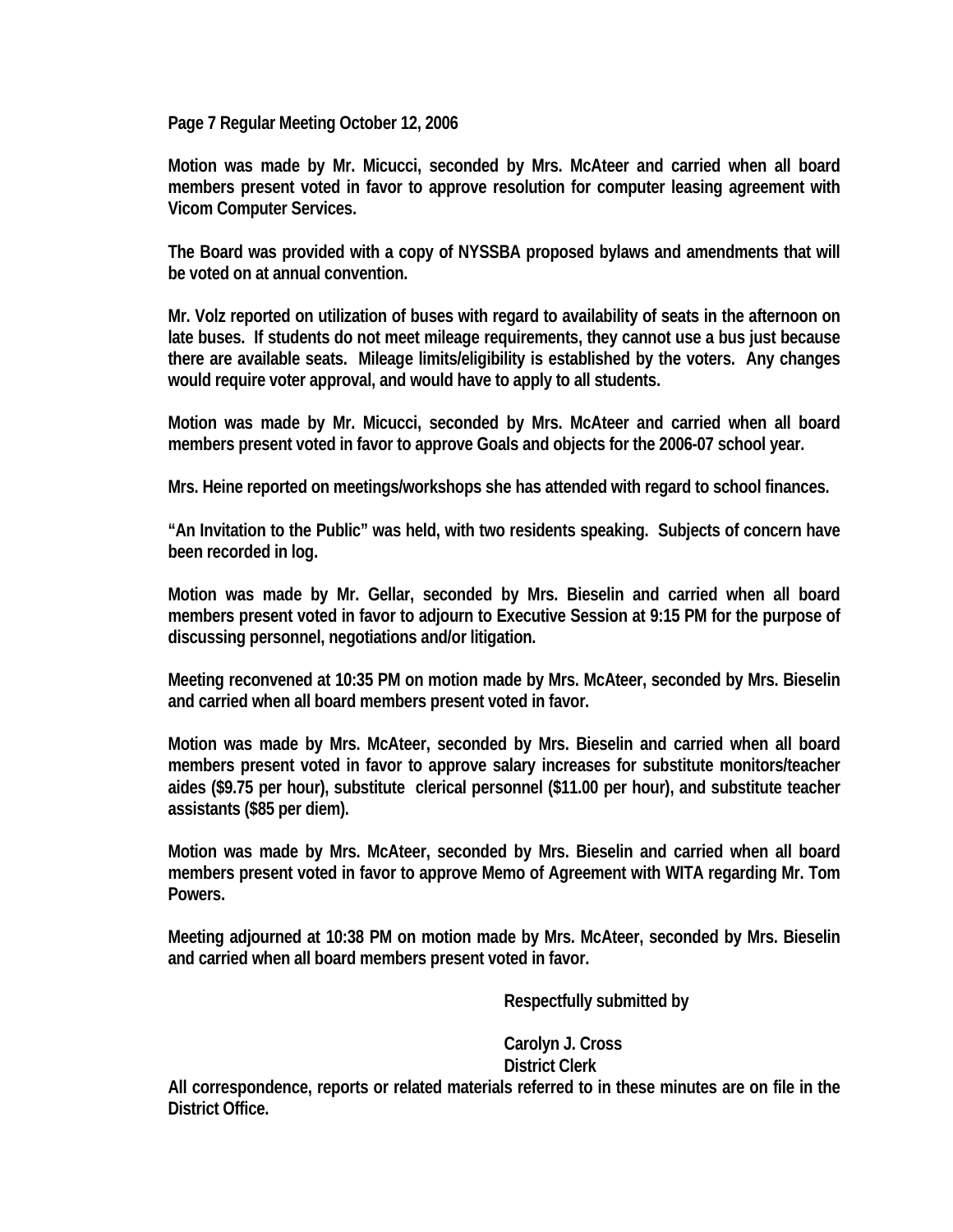## **SPECIAL MEETING OF THE BOARD OF EDUCATION October 30, 2006—District Office President George Smith, Presiding**

**PRESENT: Mr. G. Smith, Mrs. McAteer, Mrs. Bieselin, Mr. Gellar, Mrs. Heine, Mr. W. Smith ABSENT: Mr. Micucci Administrators: Dr. Blau, Mrs. Duffy, Mr. Stern, Mr. Zocchia** 

**The meeting was called to order at 7:30 PM, followed by the Pledge.** 

**Discussion items: Excel Aid. Mr. Koelbel provided an update on turf field project. Discussed establishing a meeting schedule with internal claims auditor. Discussion of compiling a report to employees of district costs for employee benefits.** 

**Motion was made by Mrs. Bieselin, seconded by Mrs. McAteer and carried when all board members present voted in favor to approve voting for Mr. Fred Langstaff as Area 12 Director, for the New York State School Boards Association.** 

**Motion was made by Mrs. McAteer, seconded by Mrs. Bieselin and carried when all board members present voted in favor to adjourn to Executive Session at 8:20 PM for the purpose of discussing personnel, negotiations and/or litigation.** 

**Meeting reconvened at 10:00 PM on motion made by Mrs. Bieselin, seconded by Mrs. McAteer and carried when all board members present voted in favor.** 

**Motion was made to approve resolution: IT IS HEREBY RESOLVED, that probable cause exists for the filing of disciplinary charges for Conduct Unbecoming a Teacher in accordance with Section 3020-a of the Education Law, with the State Education Department, against the tenured employee named on the attached confidential list as "Employee A". The roll call vote was recorded as follows: Mr. G. Smith voting yes, Mr. W. Smith voting yes, Mrs. Bieselin voting yes, Mrs. McAteer voting yes, Mrs. Heine voting yes, Mr. Gellar voting yes. Mr. Micucci was absent.** 

**Motion was made to approve resolution: IT IS HEREBY RESOLVED, that probable cause exists for the filing of disciplinary charges for Neglect of Duty in accordance with Section 3020-a of the Education Law, with the State Education Department, against the tenured employee named on the attached confidential list as "Employee A". The roll call vote was recorded as follows: Mr. G. Smith voting yes, Mr. W. Smith voting yes, Mrs. Bieselin voting yes, Mrs. McAteer voting yes, Mrs. Heine voting yes, Mr. Gellar voting yes. Mr. Micucci was absent.** 

**Motion was made by Mrs. McAteer, seconded by Mrs. Bieselin and carried when all board members present voted in favor to increase pay rate for substitute food service workers to \$9.75/hr.**